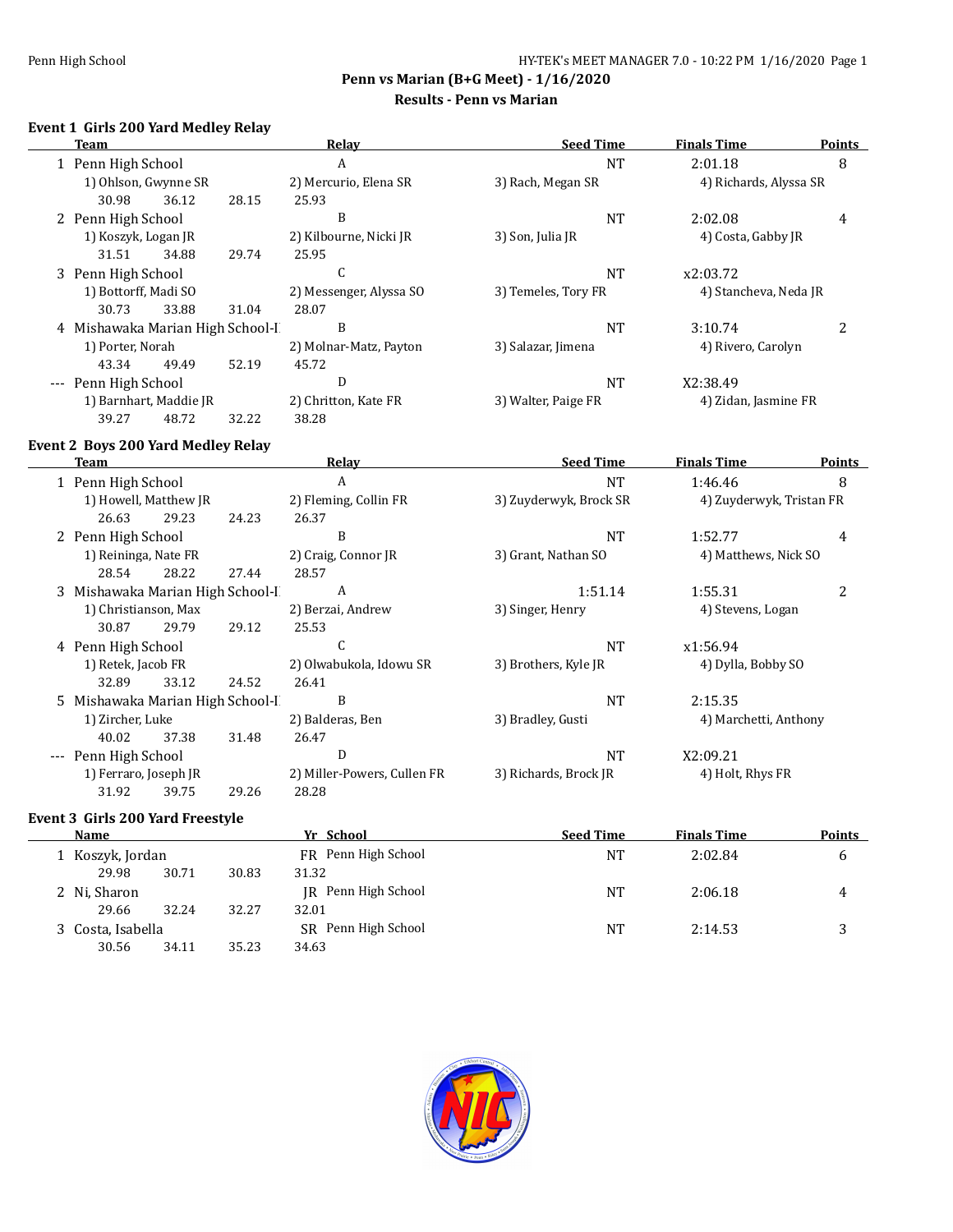# **(Event 3 Girls 200 Yard Freestyle)**

| Name                                    |       | Yr School                       | <b>Seed Time</b> | <b>Finals Time</b> | <b>Points</b>  |
|-----------------------------------------|-------|---------------------------------|------------------|--------------------|----------------|
| 4 Plagens, Morgan                       |       | Mishawaka Marian High School-IN | <b>NT</b>        | 3:06.22            | 2              |
| 39.23<br>46.71                          | 50.31 | 49.97                           |                  |                    |                |
| 5 Salazar, Jimena                       |       | Mishawaka Marian High School-IN | 3:50.17          | 3:20.02            | 1              |
| 44.35<br>50.07                          | 54.06 | 51.54                           |                  |                    |                |
| --- Marion, Abby                        |       | SO Penn High School             | <b>NT</b>        | X2:30.44           |                |
| 33.00<br>38.38                          | 39.73 | 39.33                           |                  |                    |                |
| Event 4 Boys 200 Yard Freestyle         |       |                                 |                  |                    |                |
| <b>Name</b>                             |       | Yr School                       | <b>Seed Time</b> | <b>Finals Time</b> | <b>Points</b>  |
| 1 Howell, Chris                         |       | FR Penn High School             | <b>NT</b>        | 2:04.71            | 6              |
| 28.70<br>31.33                          | 32.63 | 32.05                           |                  |                    |                |
| 2 Keller, Caden                         |       | FR Penn High School             | <b>NT</b>        | 2:05.80            | 4              |
| 27.92<br>32.32                          | 33.33 | 32.23                           |                  |                    |                |
| 3 Metros, Alex                          |       | FR Penn High School             | NT               | 2:06.74            | 3              |
| 28.65<br>32.20                          | 33.10 | 32.79                           |                  |                    |                |
| 4 Zircher, Luke                         |       | Mishawaka Marian High School-IN | 2:38.17          | 2:44.34            | $\overline{2}$ |
| 36.64<br>41.95                          | 43.80 | 41.95                           |                  |                    |                |
|                                         |       | FR Penn High School             |                  |                    |                |
| --- Ferraro, Max<br>31.88               |       | 36.03                           | <b>NT</b>        | X2:19.75           |                |
| 34.92                                   | 36.92 |                                 |                  |                    |                |
| Event 5 Girls 200 Yard IM               |       |                                 |                  |                    |                |
| <b>Name</b>                             |       | Yr School                       | <b>Seed Time</b> | <b>Finals Time</b> | <b>Points</b>  |
| 1 Richards, Alyssa                      |       | SR Penn High School             | NT               | 2:28.08            | 6              |
| 30.37<br>38.52                          | 46.32 | 32.87                           |                  |                    |                |
| 2 Retek, Katie                          |       | JR Penn High School             | NT               | 2:31.55            | 4              |
| 31.46<br>37.50                          | 45.69 | 36.90                           |                  |                    |                |
| 3 Mercurio, Elena                       |       | SR Penn High School             | NT               | 2:31.91            | 3              |
| 34.83<br>41.75                          | 40.84 | 34.49                           |                  |                    |                |
| 4 Robledo, Annalise                     |       | Mishawaka Marian High School-IN | 2:44.44          | 2:43.91            | 2              |
| 36.81<br>40.78                          | 48.25 | 38.07                           |                  |                    |                |
| --- DuVal, Delaney                      |       | FR Penn High School             | NT               | X2:51.69           |                |
| 36.38<br>45.15                          | 51.15 | 39.01                           |                  |                    |                |
|                                         |       |                                 |                  |                    |                |
| Event 6 Boys 200 Yard IM<br><b>Name</b> |       | Yr School                       | <b>Seed Time</b> | <b>Finals Time</b> | <b>Points</b>  |
|                                         |       | Mishawaka Marian High School-IN | 2:08.22          | 2:08.82            | 6              |
| 1 Berzai, Andrew<br>28.14<br>33.94      | 36.84 | 29.90                           |                  |                    |                |
|                                         |       | FR Penn High School             |                  |                    |                |
| 2 Retek, Jacob                          |       |                                 | NT               | 2:29.17            | 4              |
| 34.17<br>36.20                          | 44.42 | 34.38                           |                  |                    |                |
| 3 Holt, Rhys                            |       | FR Penn High School             | NT               | 2:29.29            | 3              |
| 34.14<br>37.25                          | 44.72 | 33.18                           |                  |                    |                |
| 4 Trowbridge, Blake                     |       | SR Penn High School             | <b>NT</b>        | 2:39.50            | $\overline{c}$ |
| 32.68<br>40.82                          | 49.69 | 36.31                           |                  |                    |                |
| --- Matthews, Nick                      |       | SO Penn High School             | <b>NT</b>        | X2:58.89           |                |
| 48.72<br>37.44                          | 50.74 | 41.99                           |                  |                    |                |

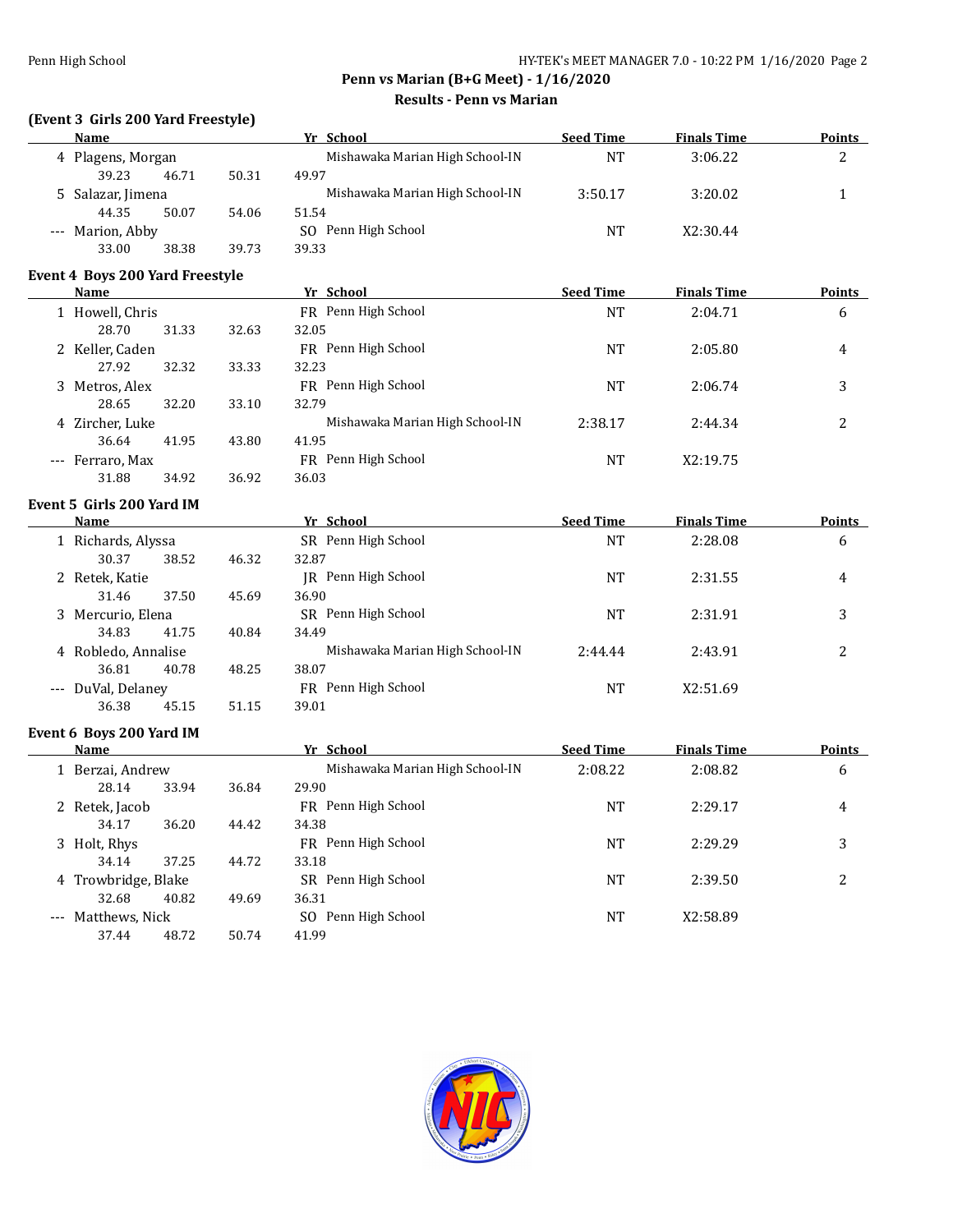# **Penn vs Marian (B+G Meet) - 1/16/2020**

#### **Results - Penn vs Marian**

# **Event 7 Girls 50 Yard Freestyle**

| Name                                     | Yr School                       | <b>Seed Time</b> | <b>Finals Time</b>  | <b>Points</b>  |
|------------------------------------------|---------------------------------|------------------|---------------------|----------------|
| 1 Rach, Megan                            | SR Penn High School             | <b>NT</b>        | 26.47               | 6              |
| 2 Son, Julia                             | <b>IR</b> Penn High School      | <b>NT</b>        | 26.63               | 4              |
| 3 Chritton, Kate                         | FR Penn High School             | <b>NT</b>        | 32.77               | 3              |
| 4 Minder, Morgan                         | Mishawaka Marian High School-IN | 47.73            | 44.61               | $\overline{c}$ |
| Rivero, Carolyn<br>5                     | Mishawaka Marian High School-IN | 46.91            | 45.88               | $\mathbf{1}$   |
| 6 Carrico, Ava                           | Mishawaka Marian High School-IN | 35.92            | 51.96               |                |
| --- Zidan, Jasmine                       | FR Penn High School             | NT               | X38.91              |                |
| Event 8 Boys 50 Yard Freestyle           |                                 |                  |                     |                |
| Name                                     | Yr School                       | <b>Seed Time</b> | <b>Finals Time</b>  | <b>Points</b>  |
| 1 Zuyderwyk, Brock                       | SR Penn High School             | NT               | 21.91               | 6              |
| 2 Craig, Connor                          | JR Penn High School             | <b>NT</b>        | 22.96               | 4              |
| 3 Ferraro, Joseph                        | <b>IR</b> Penn High School      | NT               | 24.30               | 3              |
| 4 Stevens, Logan                         | Mishawaka Marian High School-IN | 25.53            | 26.00               | $\overline{c}$ |
| 5 Marchetti, Anthony                     | Mishawaka Marian High School-IN | 27.28            | 27.28               | $\mathbf{1}$   |
| 6 Mehlberg, Henry                        | Mishawaka Marian High School-IN | 31.70            | 30.42               |                |
| --- Miller-Powers, Cullen                | FR Penn High School             | <b>NT</b>        | X29.61              |                |
| <b>Event 9 Girls 1 mtr Diving</b>        |                                 |                  |                     |                |
| Name                                     | Yr School                       |                  | <b>Finals Score</b> | <b>Points</b>  |
| 1 Betzer, Bailey                         | Penn High School                | <b>NP</b>        | 262.95              | 6              |
| 2 Ryan, Kayla                            | Penn High School                | <b>NP</b>        | 244.95              | 4              |
| 3 Owens, Alexis                          | Penn High School                | <b>NP</b>        | 198.75              | 3              |
| Ditmer, Grace                            | Penn High School                | <b>NP</b>        | X188.10             |                |
| --- Pooler, Cece                         | Penn High School                | <b>NP</b>        | X160.75             |                |
| --- Dehner, Caila                        | Penn High School                | <b>NP</b>        | X127.90             |                |
| Event 10 Boys 1 mtr Diving               |                                 |                  |                     |                |
| <b>Name</b>                              | Yr School                       |                  | <b>Finals Score</b> | <b>Points</b>  |
| 1 Salas, Tomas                           | Penn High School                | <b>NP</b>        | 256.90              | 6              |
| 2 George, Dominick                       | Penn High School                | NP               | 224.70              | 4              |
| 3 Balderas, Ben                          | Mishawaka Marian High School-IN | 135.50           | 134.35              | 3              |
| 4 Tobolski, Nick                         | Penn High School                | <b>NP</b>        | 120.35              | 2              |
| <b>Event 11 Girls 100 Yard Butterfly</b> |                                 |                  |                     |                |
| Name                                     | Yr School                       | <b>Seed Time</b> | <b>Finals Time</b>  | <b>Points</b>  |
| 1 Temeles, Tory<br>31.14<br>36.90        | FR Penn High School             | NT               | 1:08.04             | 6              |
| 2 Liu, Anna<br>34.18<br>37.62            | Mishawaka Marian High School-IN | 1:13.39          | 1:11.80             | 4              |
| 3 Ohlson, Gwynne<br>35.23<br>40.51       | SR Penn High School             | <b>NT</b>        | 1:15.74             | 3              |
| 4 Marion, Abby<br>35.53<br>42.40         | SO Penn High School             | NT               | 1:17.93             | 2              |

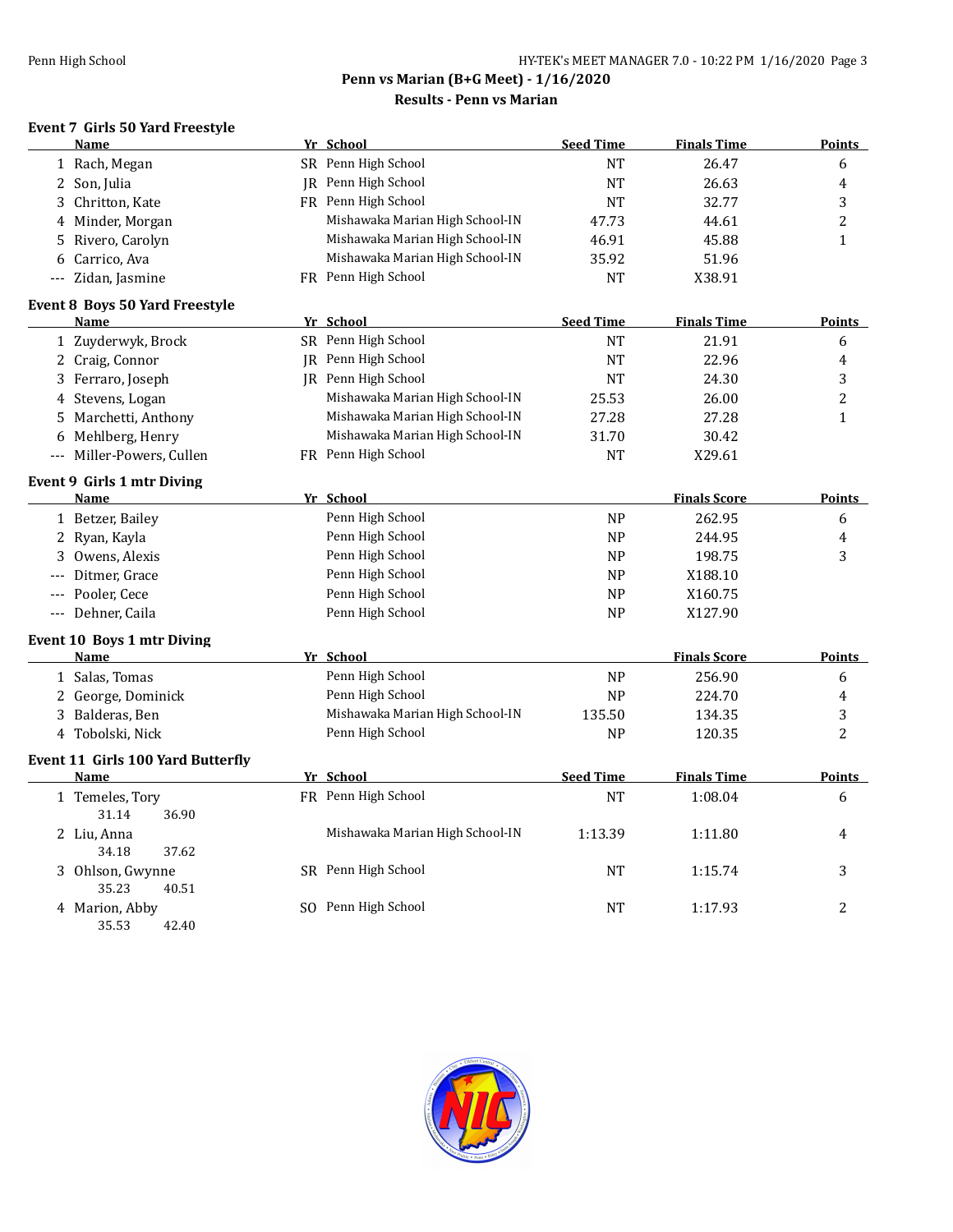# **(Event 11 Girls 100 Yard Butterfly)**

| Name                                             | Yr School                       | <b>Seed Time</b> | <b>Finals Time</b> | <b>Points</b> |
|--------------------------------------------------|---------------------------------|------------------|--------------------|---------------|
| --- DuVal, Delaney<br>38.48<br>44.47             | FR Penn High School             | <b>NT</b>        | X1:22.95           |               |
| <b>Event 12 Boys 100 Yard Butterfly</b><br>Name  | Yr School                       | <b>Seed Time</b> | <b>Finals Time</b> | <b>Points</b> |
|                                                  |                                 |                  |                    |               |
| 1 Howell, Matthew<br>27.04<br>29.65              | JR Penn High School             | <b>NT</b>        | 56.69              | 6             |
| 2 Grant, Nathan<br>28.23<br>32.41                | SO Penn High School             | <b>NT</b>        | 1:00.64            | 4             |
| 3 Singer, Henry<br>32.02<br>37.61                | Mishawaka Marian High School-IN | 1:09.49          | 1:09.63            | 3             |
| 4 Bradley, Gusti<br>33.22<br>42.15               | Mishawaka Marian High School-IN | 1:18.23          | 1:15.37            | 2             |
| 5 Trowbridge, Blake<br>34.12<br>42.92            | SR Penn High School             | <b>NT</b>        | 1:17.04            | $\mathbf{1}$  |
| --- Richards, Brock<br>31.04<br>35.05            | JR Penn High School             | <b>NT</b>        | X1:06.09           |               |
| Event 13 Girls 100 Yard Freestyle<br><b>Name</b> | Yr School                       | <b>Seed Time</b> | <b>Finals Time</b> | <b>Points</b> |
|                                                  |                                 |                  |                    |               |
| 1 Messenger, Alyssa<br>26.30<br>28.68            | SO Penn High School             | <b>NT</b>        | 54.98              | 6             |
| 2 Koszyk, Jordan<br>27.56<br>29.23               | FR Penn High School             | <b>NT</b>        | 56.79              | 4             |
| 3 Costa, Gabby<br>27.11<br>29.96                 | IR Penn High School             | <b>NT</b>        | 57.07              | 3             |
| 4 Carrico, Ava<br>40.81<br>45.01                 | Mishawaka Marian High School-IN | 1:24.89          | 1:25.82            | 2             |
| 5 Salazar, Jimena<br>42.55<br>47.07              | Mishawaka Marian High School-IN | 1:32.53          | 1:29.62            | $\mathbf{1}$  |
| 6 Rivero, Carolyn<br>53.80<br>53.66              | Mishawaka Marian High School-IN | 1:52.20          | 1:47.46            |               |
| --- Walter, Paige<br>35.58<br>38.47              | FR Penn High School             | NT               | <b>XDQ</b>         |               |
| Event 14 Boys 100 Yard Freestyle<br>Name         | Yr School                       | <b>Seed Time</b> | <b>Finals Time</b> | <b>Points</b> |
|                                                  |                                 |                  |                    |               |
| 1 Radde, Joe<br>22.39<br>25.47                   | JR Penn High School             | <b>NT</b>        | 47.86              | 6             |
| 2 Christianson, Max<br>26.49<br>29.40            | Mishawaka Marian High School-IN | 56.66            | 55.89              | 4             |
| 3 Dylla, Bobby<br>27.71<br>31.12                 | SO Penn High School             | NT               | 58.83              | 3             |
| 4 Marchetti, Anthony                             | Mishawaka Marian High School-IN | 1:06.35          | 1:05.60            | 2             |

1:05.20 0.40

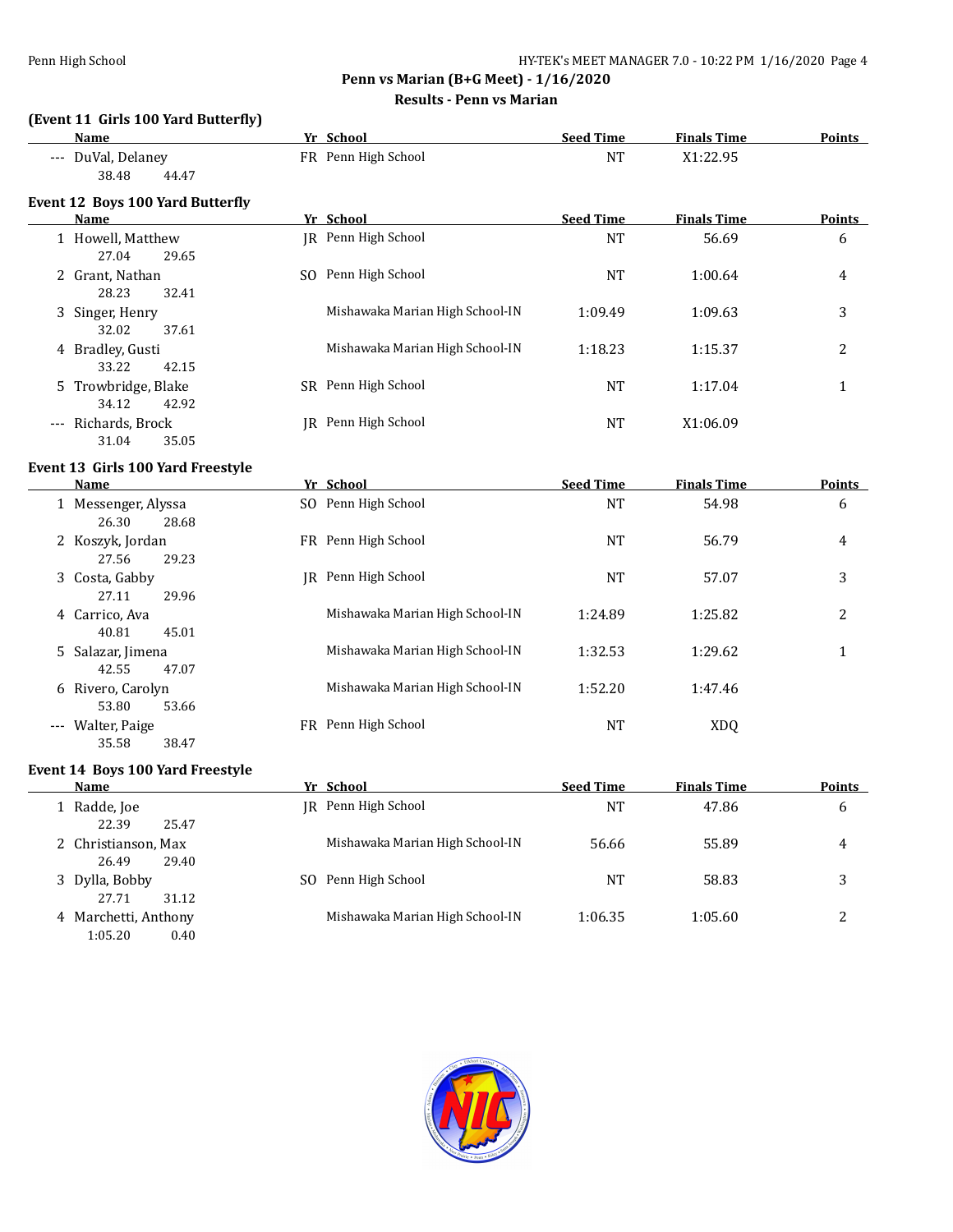# **(Event 14 Boys 100 Yard Freestyle)**

| <b>Name</b>      | Yr School              | <b>Seed Time</b> | <b>Finals Time</b> | <b>Points</b> |
|------------------|------------------------|------------------|--------------------|---------------|
| 5 Matthews, Nick | SO Penn High School    | <b>NT</b>        | 1:06.70            |               |
| 35.72<br>30.98   |                        |                  |                    |               |
| --- Ferraro, Max | Penn High School<br>FR | NT               | X1:03.05           |               |
| 30.22<br>32.83   |                        |                  |                    |               |

#### **Event 15 Girls 500 Yard Freestyle**

| Name                                         |       |                         | Yr School           |           |                                 |       | <b>Seed Time</b> |         | <b>Finals Time</b> | <b>Points</b> |
|----------------------------------------------|-------|-------------------------|---------------------|-----------|---------------------------------|-------|------------------|---------|--------------------|---------------|
| 1 Bottorff, Madi                             |       | Penn High School<br>SO. |                     |           |                                 | NT    | 5:26.72          | 6       |                    |               |
| 29.84                                        | 33.28 | 33.98                   | 33.03               | 33.27     | 33.64                           | 33.29 | 32.40            |         |                    |               |
| 32.50                                        | 31.49 |                         |                     |           |                                 |       |                  |         |                    |               |
| Penn High School<br>2 Kilbourne, Nicki<br>IR |       |                         |                     | <b>NT</b> | 5:47.61                         | 4     |                  |         |                    |               |
| 31.78                                        | 35.17 | 35.93                   | 35.83               | 35.45     | 35.43                           | 35.26 | 35.13            |         |                    |               |
| 34.49                                        | 33.14 |                         |                     |           |                                 |       |                  |         |                    |               |
| Temeles, Tory<br>3                           |       |                         | FR Penn High School |           |                                 |       | <b>NT</b>        | 6:24.18 | 3                  |               |
| 32.64                                        | 36.87 | 38.14                   | 38.74               | 39.57     | 40.03                           | 40.35 | 41.54            |         |                    |               |
| 38.49                                        | 37.81 |                         |                     |           |                                 |       |                  |         |                    |               |
| 4 Porter, Norah                              |       |                         |                     |           | Mishawaka Marian High School-IN |       | 8:22.19          |         | 8:06.21            | 2             |
| 40.48                                        | 45.79 | 48.95                   | 47.29               | 49.76     | 50.20                           |       |                  |         |                    |               |
| 52.37                                        | 47.27 |                         |                     |           |                                 |       |                  |         |                    |               |

#### **Event 16 Boys 500 Yard Freestyle**

| Name              |                     |       | Yr School |                                 |                                 |           | <b>Seed Time</b> | <b>Finals Time</b> | <b>Points</b> |
|-------------------|---------------------|-------|-----------|---------------------------------|---------------------------------|-----------|------------------|--------------------|---------------|
| 1 Dies, Aaron     |                     |       | IR        | Penn High School                |                                 | <b>NT</b> | 5:07.30          | 6                  |               |
| 24.03             | 26.67               | 28.36 | 30.62     | 32.73                           | 32.98                           | 32.92     | 33.21            |                    |               |
| 33.23             | 32.55               |       |           |                                 |                                 |           |                  |                    |               |
| 2 Reininga, Nate  | FR Penn High School |       |           |                                 |                                 | <b>NT</b> | 5:12.87          | 4                  |               |
| 26.92             | 30.82               | 32.24 | 31.74     | 31.95                           | 32.96                           | 32.09     | 32.07            |                    |               |
| 31.70             | 30.38               |       |           |                                 |                                 |           |                  |                    |               |
| 3 Fleming, Collin |                     |       |           | FR Penn High School             |                                 |           | <b>NT</b>        | 5:22.24            | 3             |
| 28.29             | 31.78               | 32.85 | 32.94     | 33.10                           | 32.72                           | 32.85     | 32.83            |                    |               |
| 32.82             | 32.06               |       |           |                                 |                                 |           |                  |                    |               |
|                   | 4 Stevens, Logan    |       |           | Mishawaka Marian High School-IN |                                 |           | 5:55.58          | 6:13.07            | 2             |
| 29.84             | 35.28               | 38.55 | 39.39     | 38.63                           | 38.95                           | 40.39     | 40.17            |                    |               |
| 37.67             | 34.20               |       |           |                                 |                                 |           |                  |                    |               |
| 5 Zircher, Luke   |                     |       |           |                                 | Mishawaka Marian High School-IN |           | 7:42.82          | 7:28.04            | 1             |
| 38.43             |                     |       |           |                                 | 1:32.83                         | 46.67     | 44.30            |                    |               |
| 38.49             |                     |       |           |                                 |                                 |           |                  |                    |               |

#### **Event 17 Girls 200 Yard Freestyle Relay**

|  | Team                                     |       |       | Relav              |                      | <b>Seed Time</b> | <b>Finals Time</b>      | <b>Points</b> |
|--|------------------------------------------|-------|-------|--------------------|----------------------|------------------|-------------------------|---------------|
|  | 1 Penn High School                       |       |       | A                  |                      | <b>NT</b>        | 1:46.06                 |               |
|  | 1) Stancheva, Neda JR                    |       |       | 2) Ni, Sharon JR   | 3) Son, Julia JR     |                  | 4) Messenger, Alyssa SO |               |
|  | 28.22                                    | 25.83 | 26.91 | 25.10              |                      |                  |                         |               |
|  | 2 Penn High School<br>1) Costa, Gabby JR |       |       | В                  |                      | <b>NT</b>        | 1:46.66                 | 4             |
|  |                                          |       |       | 2) Retek, Katie JR | 3) Koszyk, Jordan FR |                  | 4) Bottorff, Madi SO    |               |
|  | 26.74                                    | 29.65 | 25.67 | 24.60              |                      |                  |                         |               |

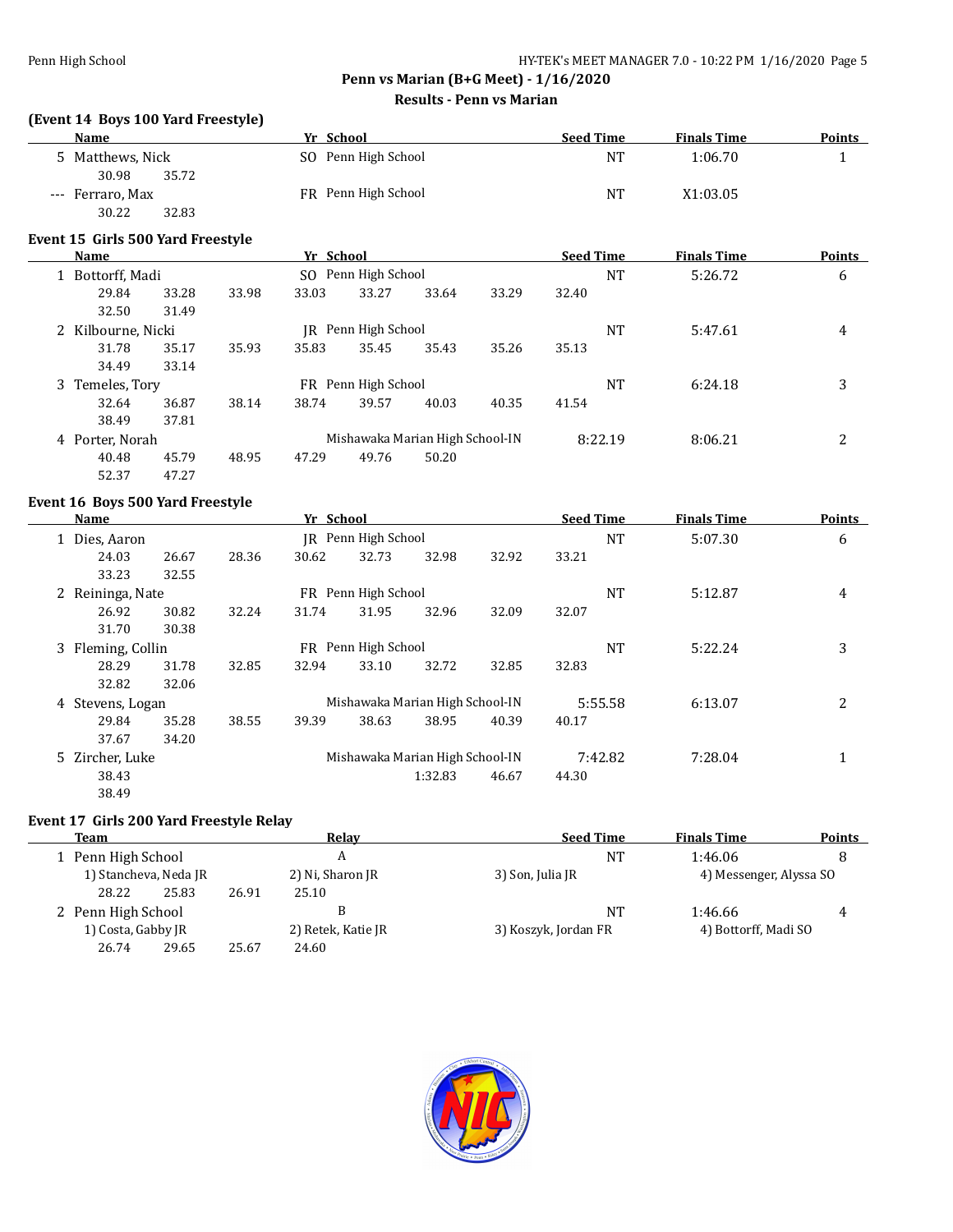**Penn vs Marian (B+G Meet) - 1/16/2020**

**Results - Penn vs Marian**

# **(Event 17 Girls 200 Yard Freestyle Relay)**

| <b>Team</b>                                            | <b>Relay</b>                    |                                 | <b>Seed Time</b>        | <b>Finals Time</b>     | <b>Points</b> |
|--------------------------------------------------------|---------------------------------|---------------------------------|-------------------------|------------------------|---------------|
| 3 Penn High School                                     | $\mathsf{C}$                    |                                 | $\rm{NT}$               | x2:18.60               |               |
| 1) Chritton, Kate FR<br>32.84<br>33.57<br>34.26        | 2) DuVal, Delaney FR<br>37.93   |                                 | 3) Walter, Paige FR     | 4) Zidan, Jasmine FR   |               |
| 4 Mishawaka Marian High School-I                       | A                               |                                 | 2:11.10                 | 2:30.88                | 2             |
| 1) Carrico, Ava<br>41.50<br>35.77<br>46.97             | 2) Molnar-Matz, Payton<br>26.64 |                                 | 3) Salazar, Jimena      | 4) Yun, Minji          |               |
| Event 18 Boys 200 Yard Freestyle Relay<br>Team         | Relay                           |                                 | <b>Seed Time</b>        | <b>Finals Time</b>     | <b>Points</b> |
| 1 Penn High School                                     | $\, {\bf A}$                    |                                 | $\rm{NT}$               | 1:42.85                | 8             |
| 1) Olwabukola, Idowu SR<br>30.81<br>22.25<br>28.09     | 2) Radde, Joe JR<br>21.70       |                                 | 3) Trowbridge, Blake SR | 4) Zuyderwyk, Brock SR |               |
| 2 Penn High School                                     | B                               |                                 | NT                      | 1:45.24                | 4             |
| 1) Dylla, Bobby SO<br>26.78<br>22.34<br>27.70          | 2) Craig, Connor JR<br>28.42    |                                 | 3) Retek, Jacob FR      | 4) Matthews, Nick SO   |               |
| 3 Penn High School                                     | $\mathsf C$                     |                                 | <b>NT</b>               | x1:46.12               |               |
| 1) Miller-Powers, Cullen FR<br>29.07<br>28.16<br>24.18 | 2) Holt, Rhys FR<br>24.71       | 3) Dies, Aaron JR               |                         | 4) Keller, Caden FR    |               |
| 4 Mishawaka Marian High School-I                       | $\boldsymbol{A}$                |                                 | 1:54.72                 | 2:00.68                | 2             |
| 1) Balderas, Ben<br>31.01<br>28.54<br>31.39            | 2) Singer, Henry<br>29.74       |                                 | 3) Mehlberg, Henry      | 4) Zircher, Luke       |               |
| --- Penn High School                                   | D                               |                                 | NT                      | X1:44.15               |               |
| 1) Ferraro, Max FR<br>28.77<br>25.14<br>23.12          | 2) Grant, Nathan SO<br>27.12    |                                 | 3) Howell, Matthew JR   | 4) Metros, Alex FR     |               |
| <b>Event 19 Girls 100 Yard Backstroke</b>              |                                 |                                 |                         |                        |               |
| Name                                                   | Yr School                       |                                 | <b>Seed Time</b>        | <b>Finals Time</b>     | <b>Points</b> |
| 1 Koszyk, Logan<br>34.04<br>34.99                      | JR Penn High School             |                                 | NT                      | 1:09.03                | 6             |
| 2 Costa, Isabella<br>33.66<br>35.49                    | SR Penn High School             |                                 | <b>NT</b>               | 1:09.15                | 4             |
| 3 Richards, Alyssa<br>35.27<br>37.67                   | SR Penn High School             |                                 | <b>NT</b>               | 1:12.94                | 3             |
| 4 Robledo, Annalise<br>37.41<br>39.20                  |                                 | Mishawaka Marian High School-IN | 1:16.25                 | 1:16.61                | 2             |
| 5 Plagens, Morgan<br>44.14<br>48.41                    |                                 | Mishawaka Marian High School-IN | 1:31.27                 | 1:32.55                | $\mathbf{1}$  |
| 6 Porter, Norah<br>43.20<br>54.24                      |                                 | Mishawaka Marian High School-IN | 1:31.27                 | 1:37.44                |               |
| --- Barnhart, Maddie<br>41.39<br>46.45                 | JR Penn High School             |                                 | NT                      | X1:27.84               |               |
| Event 20 Boys 100 Yard Backstroke<br><b>Name</b>       | Yr School                       |                                 | <b>Seed Time</b>        | <b>Finals Time</b>     | <b>Points</b> |
| 1 Cummins, Joel                                        | IR Penn High School             |                                 | <b>NT</b>               | 59.91                  | 6             |
| 28.63<br>31.28                                         |                                 |                                 |                         |                        |               |

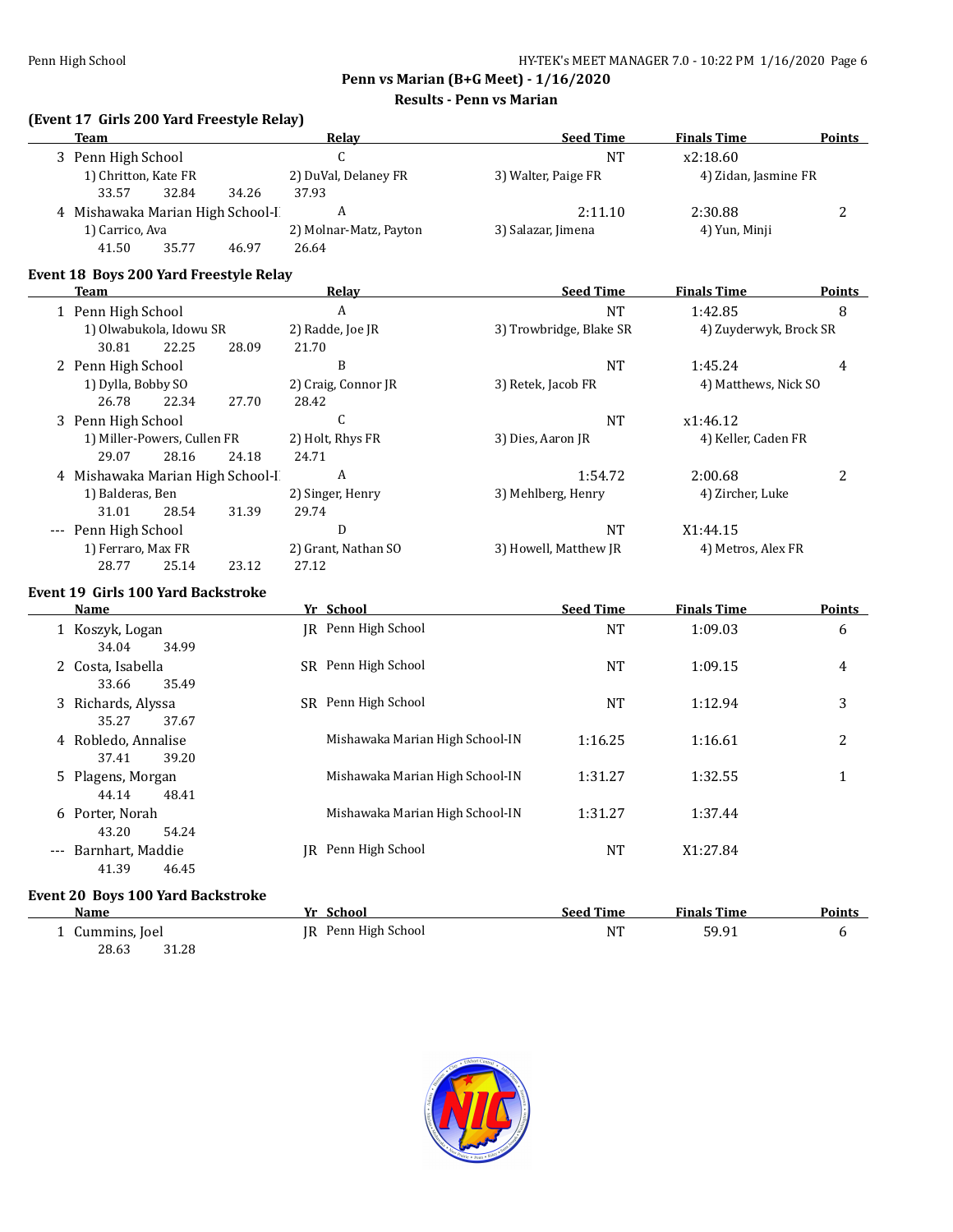# **(Event 20 Boys 100 Yard Backstroke)**

| Name                                  | Yr School                       | <b>Seed Time</b> | <b>Finals Time</b> | <b>Points</b> |
|---------------------------------------|---------------------------------|------------------|--------------------|---------------|
| 2 Ferraro, Joseph<br>32.01<br>34.05   | IR Penn High School             | NT               | 1:06.06            | 4             |
| 3 Christianson, Max<br>34.38<br>32.15 | Mishawaka Marian High School-IN | 1:07.16          | 1:06.53            | 3             |
| 4 Richards, Brock<br>35.75<br>33.89   | IR Penn High School             | NT               | 1:09.64            | っ             |
| --- Howell, Chris<br>35.79<br>38.48   | FR Penn High School             | <b>NT</b>        | X1:14.27           |               |

#### **Event 21 Girls 100 Yard Breaststroke**

| Name                                    |    | Yr School                       | <b>Seed Time</b> | <b>Finals Time</b> | <b>Points</b> |
|-----------------------------------------|----|---------------------------------|------------------|--------------------|---------------|
| 1 Liu, Anna<br>37.84<br>40.46           |    | Mishawaka Marian High School-IN | 1:18.84          | 1:18.30            | 6             |
| 2 Mercurio, Elena<br>40.39<br>38.37     |    | SR Penn High School             | NT               | 1:18.76            | 4             |
| 3 Stancheva, Neda<br>37.62<br>41.94     | IR | Penn High School                | NT               | 1:19.56            | 3             |
| 4 Ohlson, Gwynne<br>39.34<br>44.03      |    | SR Penn High School             | NT               | 1:23.37            | 2             |
| 5 Yun, Minji<br>48.93<br>53.82          |    | Mishawaka Marian High School-IN | 1:41.75          | 1:42.75            | 1             |
| 6 Molnar-Matz, Payton<br>50.14<br>59.47 |    | Mishawaka Marian High School-IN | 1:48.24          | 1:49.61            |               |
| --- Chritton, Kate<br>47.61<br>43.63    | FR | Penn High School                | NT               | X1:31.24           |               |

# **Event 22 Boys 100 Yard Breaststroke**

| Name                |                       |     | Yr School                       | <b>Seed Time</b> | <b>Finals Time</b> | <b>Points</b> |
|---------------------|-----------------------|-----|---------------------------------|------------------|--------------------|---------------|
|                     | 1 Berzai, Andrew      |     | Mishawaka Marian High School-IN | 1:04.72          | 1:05.04            | 6             |
|                     | 34.27<br>30.77        |     |                                 |                  |                    |               |
|                     | 2 Olwabukola, Idowu   |     | SR Penn High School             | NT               | 1:17.26            | 4             |
|                     | 35.19<br>42.07        |     |                                 |                  |                    |               |
|                     | 3 Dylla, Bobby        | SO. | Penn High School                | <b>NT</b>        | 1:18.86            | 3             |
|                     | 37.26<br>41.60        |     |                                 |                  |                    |               |
| 4 Holt, Rhys        |                       |     | FR Penn High School             | <b>NT</b>        | 1:19.34            | 2             |
|                     | 38.04<br>41.30        |     |                                 |                  |                    |               |
|                     | 5 Bradley, Gusti      |     | Mishawaka Marian High School-IN | 1:21.00          | 1:20.02            |               |
|                     | 42.35<br>37.67        |     |                                 |                  |                    |               |
| $\qquad \qquad - -$ | Miller-Powers, Cullen |     | FR Penn High School             | NT               | X1:30.43           |               |
|                     | 42.54<br>47.89        |     |                                 |                  |                    |               |

#### **Event 23 Girls 400 Yard Freestyle Relay**

| Team             |                       |       |       | Relav                  |       |       | <b>Seed Time</b>  | <b>Finals Time</b>   | <b>Points</b> |
|------------------|-----------------------|-------|-------|------------------------|-------|-------|-------------------|----------------------|---------------|
| Penn High School |                       |       |       |                        |       |       | <b>NT</b>         | 4:02.18              |               |
|                  | 1) Costa, Isabella SR |       |       | 2) Richards, Alyssa SR |       |       | 3) Rach, Megan SR | 4) Ohlson, Gwynne SR |               |
| 29.23            | 1:01.52               | 27.99 | 59.45 | 27.18                  | 58.44 | 29.34 | 1:02.77           |                      |               |